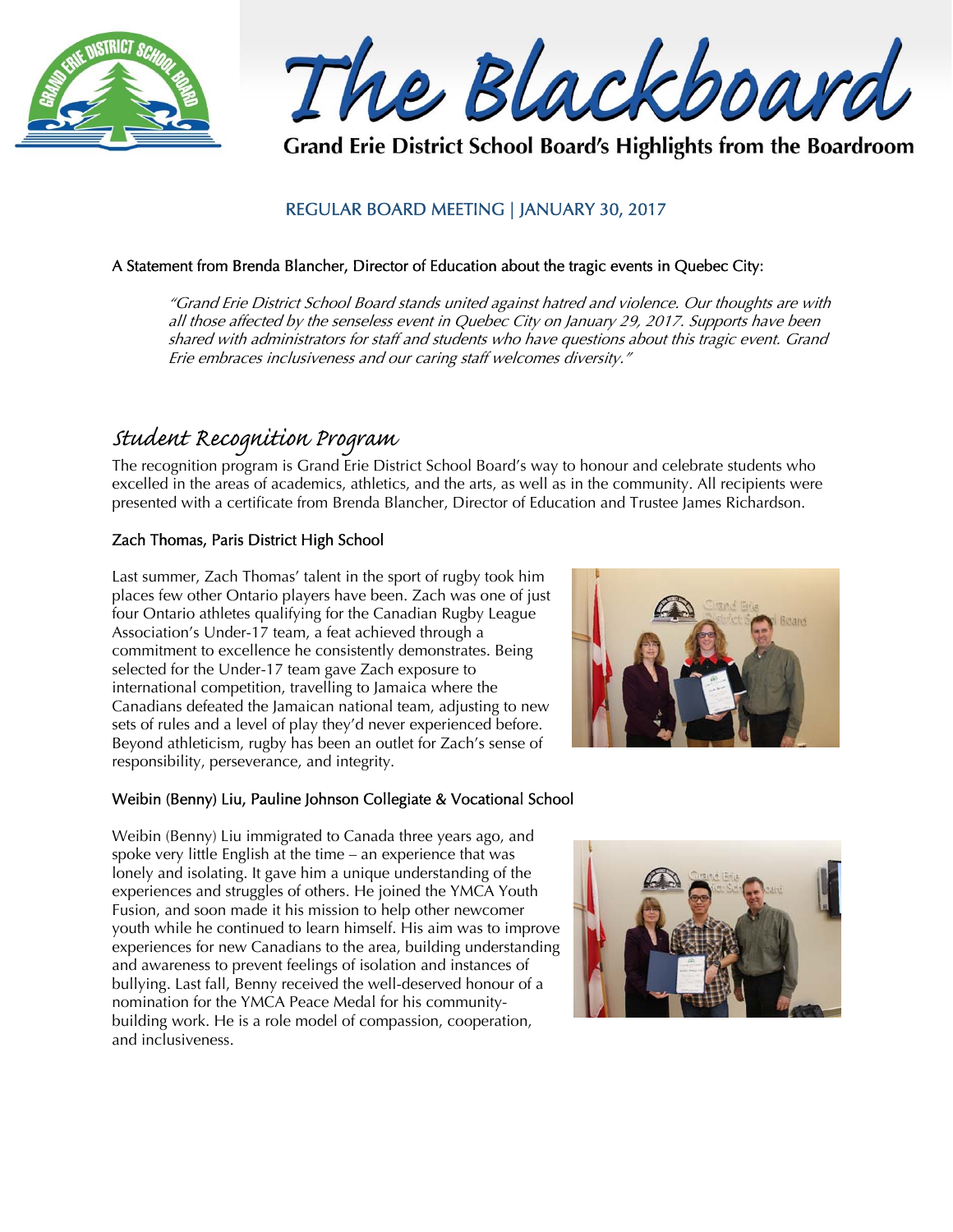### Ryan McCulligh, Waterford Public School

Ryan McCulligh is one of the younger members of the Delhi Pop n' Jay Men's Archery team; in fact, most of his teammates are adults while he is in Grade 7. But it was Ryan's skill that led the team to victory last spring at the national championship, bringing home the top trophy for their merit. This was no small feat, and is a testament to the maturity, perseverance, and cooperation Ryan exhibits. Archery is its own lesson in physics, coordination, and precision, and Ryan is right on the mark.



Do you know a student to nominate for this recognition? Learn about the criteria and the nomination process by visiting the Student Recognition section on the Board's website under the Student tab or directly through this link: http://bit.ly/1T2CS1v

#### United Way Presentation to Grand Erie

Representatives from Brant United Way and the United Way of Haldimand Norfolk came with the final amounts that Grand Erie District School Board raised during the 2016 Campaign, which ran from Thanksgiving to Halloween. Together, Grand Erie raised \$49,683 and received recognition for 100% school and site participation in Brant and 86% school and site participation in Haldimand and Norfolk.



## Camp SAIL

A literacy and numeracy camp designed to promote ongoing learning over the summer holidays was celebrated at Board. Offered in seven schools, Camp SAIL (Summer Adventures in Learning) proved to engage students. The unique program offers a focus on literacy and numeracy in the morning, and the learning is continued in the afternoon in a recreation program.

Learn more here: http://bit.ly/2joobe8

#### PJ Student is heading to Harvard

In the spirit of Success for Every Student, Director Blancher highlighted Josiah VanWyngaarden, a Pauline Johnson Collegiate student, who has been accepted to Harvard University. Read more about his accomplishment in an article published in The Brantford Expositor (Photo credit Brian Thompson):

 http://www.brantfordexpositor.ca/2017/01/18/hesgoing-to-harvard